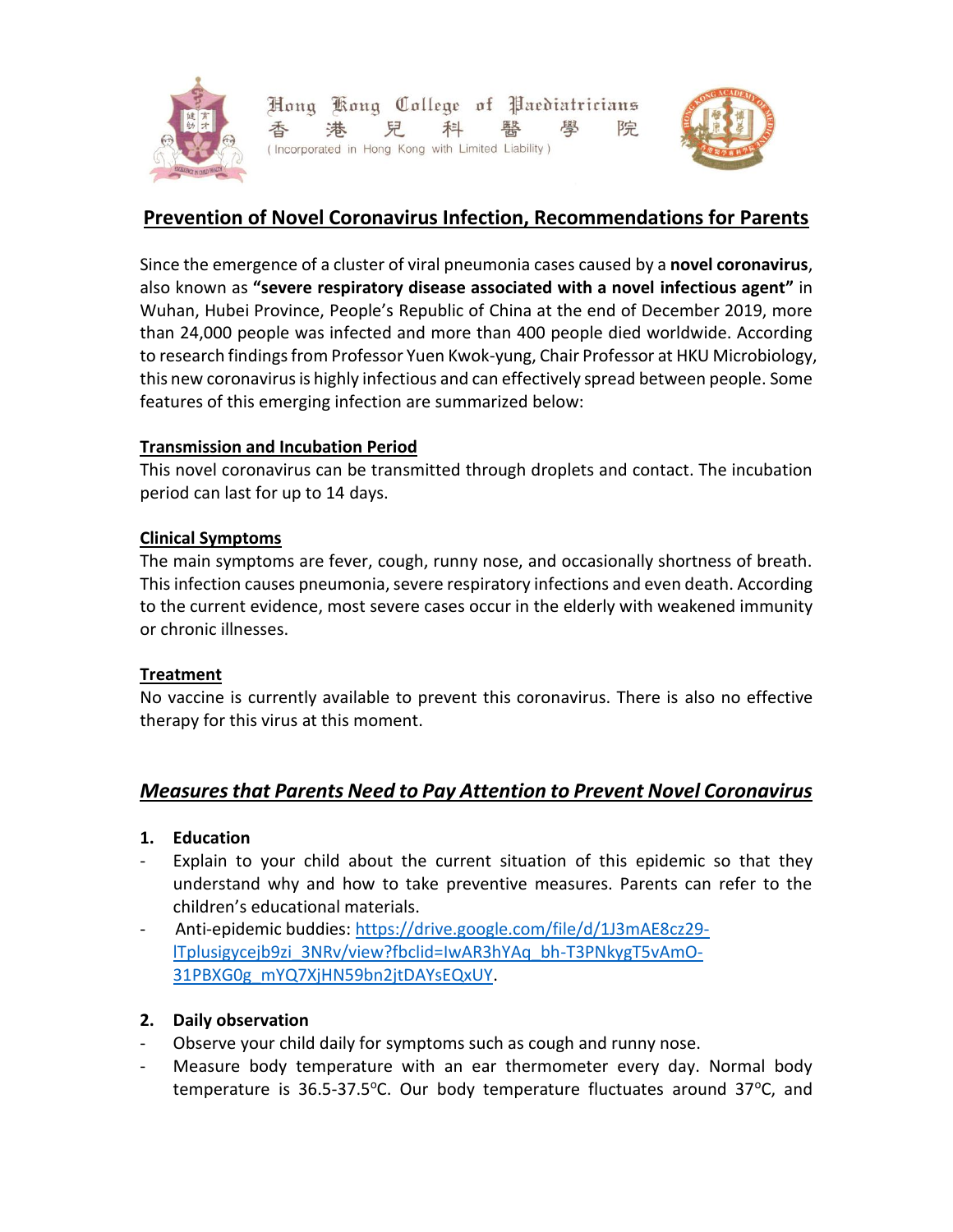everyone's normal temperature will be slightly different. Find out the normal temperature of each child will help judge whether he/she has fever or not. For example, take the child's temperature every morning for a week when he/she is well. This can find out his/her average normal body temperature. Most children's body temperature is around 36.5-37.5°C. Parents can use this average reading to evaluate whether your child has fever or not.

- It is extremely inaccurate and unreliable to feel body temperature by touching the forehead.
- If you suspect your child has a fever, you can repeat the measurement. If the body temperature is consistently higher than the average body temperature and there are other symptoms such as cough and runny nose, please help your child wear a mask then take him/ her to attend a doctor.

### **3. Personal hygiene**

- Teach your child to pay attention to personal hygiene and wash hands frequently. Hand hygiene should be done before and after meals, after using the toilet and after touching unclean objects. Wash hands with handwash and water, and remember to clean fingers and wrists. Hand washing should last for at least 20 seconds. If washing hand with water is not possible and there is no obvious dirt on your hands, your child can clean his/her hands with a 70-80% alcohol-based hand rub.
- Avoid touching eyes, nose and mouth without thoroughly cleaning the hands.
- Teach your child to put the toilet lid down before flushing, then clean his/her hands thoroughly.
- Teach your child to cover the nose and mouth with a tissue paper when coughing or sneezing and then carefully discard the tissue paper into a covered trash bin. Thoroughly clean the hands afterwards.

## **4. Household hygiene**

- Maintain good air ventilation at home.
- Children should have their own personal tableware, drinking and mouthwash cups, toothbrushes and towels. They should not share personal belongings with other children or adults.
- Clean your home with 1:99 diluted household bleach daily.
- Clean children's toys with 1:99 diluted household bleach daily and rinse the toys thoroughly afterwards.
- Ensure U-traps drainage pipes are filled with water by pouring water to each drainage outlet daily.

### **5. Stay at home as much as possible**

- Given the possibility of community transmission of novel coronavirus, family members should avoid going to crowded places or participating in mass gathering.
- Children should stay at home during school suspension. You are strongly advised against taking your child to group extracurricular activities, playground, etc.
- Equally importantly, parents should suspend children's participation in interest classes or tutorials to reduce the possibility of cross infection.
- Parents should arrange appropriate learning and play activities for their children at home.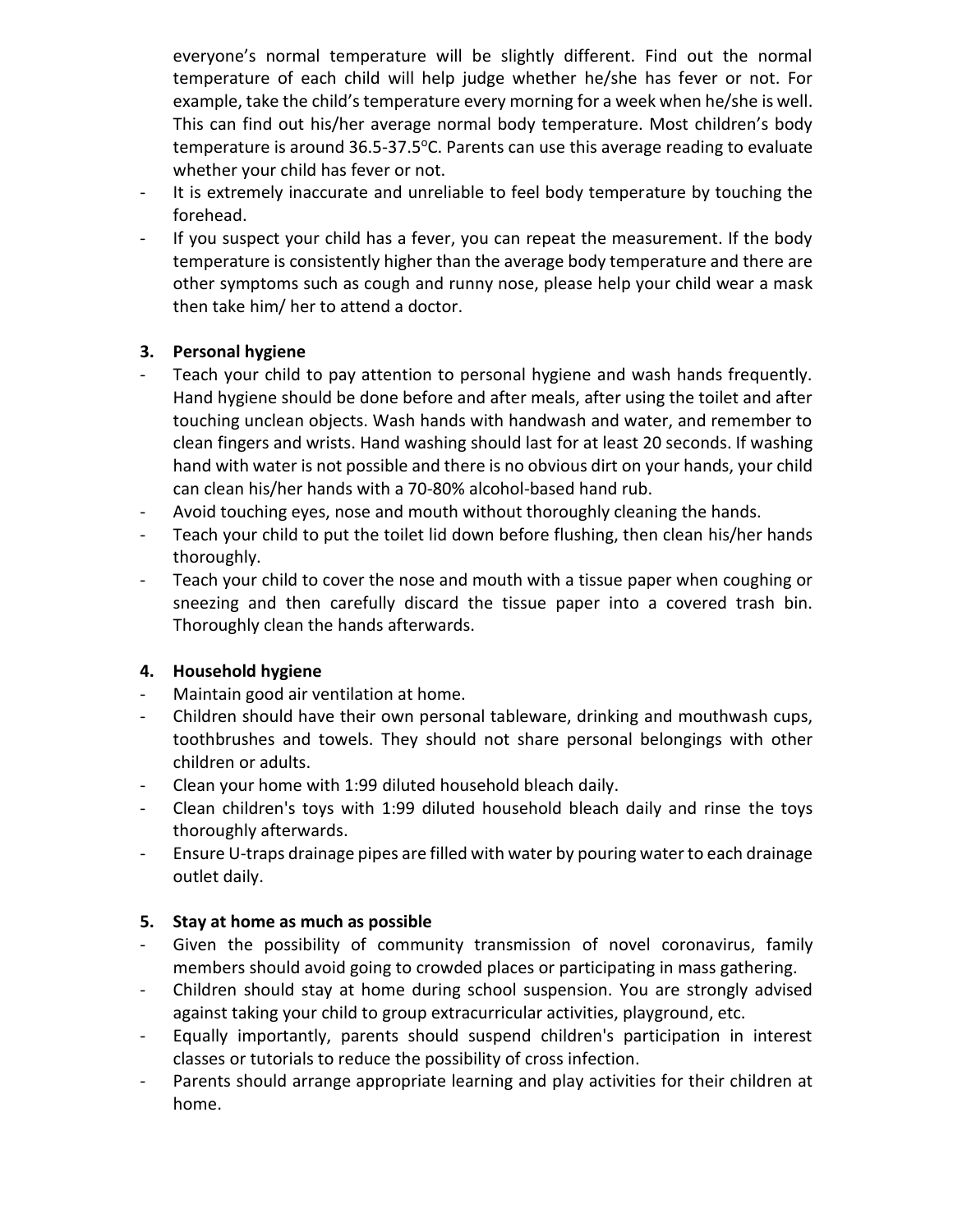- If there is a genuine need to go out, one should wear a surgical mask when leaving the residence. All surgical masks should only be used once, which should be folded after use and disposed in a covered trash bin. Remember to clean your hands thoroughly after disposal.
- If there is a genuine need to go out for some leisure activities, children and their families should go to a less crowded place such as the countryside.

### **6. When travelling**

- Avoid visiting areas with reported novel coronavirus cases.
- Avoid contact with wild animals or birds. Do not visit live poultry markets or farms, wet markets, or eat wild animals. If you feel unwell after returning to Hong Kong, you should wear a surgical mask and seek medical advice immediately. Remember to report your accurate travel history within 14 days before onset of your illness.

### **7. When your child is unwell**

- If your child has symptoms such as persistent fever, cough and runny nose, you should help him/her wear an appropriate children's mask (cover both nose and mouth) and bring your child to see a doctor.
- Truthfully report children's symptoms, contact history and travel history (including family and caregivers) to the medical personnel.

# *Questions or Misunderstanding about Novel Coronavirus Infection*

### **Question 1: How to wear a surgical mask correctly?**

**Answer:** Proper wearing of surgical masks can prevent respiratory infections and prevent the spread of this new virus. When wearing the mask, it should be kept close to the face, with the colored side facing outward. The mask should completely cover nose, mouth and chin. The metal edge should be pressed tightly along the bridge of the nose. The mask should be changed every day, and discarded into a covered trash bin. Please perform immediate hand hygiene after touching or removal of the mask.

### **Question 2: Can surgical masks be reused?**

**Answer:** The design of surgical mask does not allow repeated use because pathogens stay on the filter layer which filters bacteria and viruses which can infect the user. As the innermost layer is used to absorb users' mouth and nose discharge, repeated use of the mask is extremely unhygienic. In addition, do not use alcohol or chemical to damage the outer filter layer.

### **Question 3: Can pets be infected with the new coronavirus?**

**Answer:** There is currently no scientific evidence that this new virus can be transmitted through household pets such as dogs and cats, but hand hygiene is always recommended after contact with pets as they can spread other bacteria such as Salmonella.

### **Question 4: Are children having less chance of infection by this novel coronavirus?**

**Answer:** The confirmed cases reported around the world currently are mainly adults and elderly people, and most of them suffer from chronic illnesses. However, a few confirmed